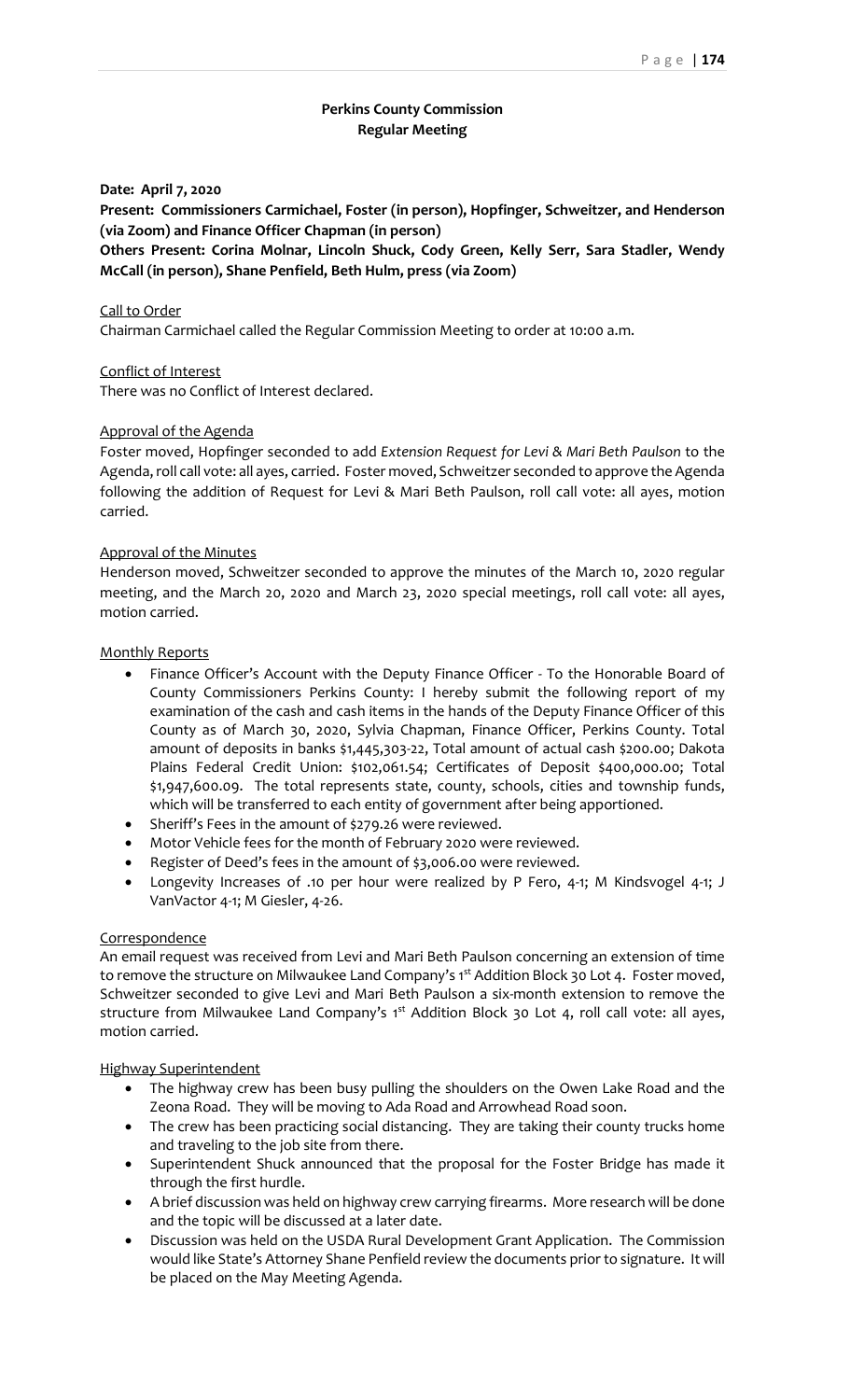# 10:45 Gravel Crushing Bid Opening

- Chairman Carmichael declared it was 10:45, the appointed time for the Gravel Crushing Bid Opening. Foster moved, Carmichael seconded to proceed with the opening of the three bids, roll call vote: all ayes, motion carried.
	- o Fisher Sand & Gravel \$4.96/ton (\$496,000 for 100,000 ton)
	- o Rogers Construction Inc (RCI) \$4.24/ton (\$424,000 for 100,000 ton)
	- o Aggregate Construction Inc \$3.64/ton (\$364,000 for 100,000 ton)
- Superintendent Shuck asked the Commission to accept the low bid and allow him to crush the budgeted amount of \$500,000 on gravel crushing. Foster moved, Henderson seconded to accept the low bids of \$3.64/ton from Aggregate Construction Inc for the crushing of gravel, roll call vote: all ayes, motion carried.
- Foster moved, Carmichael seconded to approve expenditure of \$500,000 on gravel crushing and royalties, roll call vote: all ayes, carried.

# DOE Corina Molnar

- Director of Equalization Corina Molnar introduced Wendi McCall as the newly hired Clerk/Field Assistant. Foster moved, Schweitzer seconded to set Wendi McCall's wage at \$14.53/hour, roll call vote: all ayes, motion carried.
- DOE Molnar stated that all training, with the exception of Katie Helm's Basic Class for Certification, have been cancelled.

# Liquor Licenses

Foster moved, Schweitzer seconded to approve the renewal of the Lemmon Country Club Retail On-Sale Liquor License RL-5825, roll call vote: all ayes, motion carried.

# 11:15 – Transfer of Smoky's Liquor Licenser

Chairman Carmichael announced that it was 11:15, the time of the Public Hearing for the transfer of Smoky's On-Sale Liquor License # RL-7800. There were no persons present to comment on the transfer of Smoky's Liquor License. Hopfinger moved, Schweitzer seconded to approve the transfer of Smoky's On-Sale Liquor License #R-L-7800 from Tract One of Lot 1 Less H1 & Lot 2 of NWNE 13-18-15 to Tract One of Lot 1 Less H1 & Lot 2 of NWNE 13-18-15 and Tract One of Lots 3 & 4 of NWNW 13-18-15, roll call vote: all ayes, motion carried.

## Generator Contract

Sheriff Serr contacted DAK Generator Services concerning the contract we had signed with them in 2018. Due to change in personnel, Perkins County was overlooked on the services under the contract the last couple of years. They offered the contract at the same approximate contract yearly sum of \$385.00. Foster moved, Schweitzer seconded to authorize Carmichael as signatory on the contract with DAK Generator Services of Rapid City, SD, roll call vote: all ayes, motion carried.

## Easter Holiday

South Dakota Governor Kristi Noem has granted leave to State employees for Good Friday, April 10, 2020 and the Monday after Easter, April 13, 2020. Holidays declared by the Governor are acted upon by the Commission. Foster moved, Carmichael seconded to acknowledge Friday April 10<sup>th</sup> as a 4-hour holiday as per Perkins County handbook and follow the State concerning Monday, April 13, 2020 as an 8-hour holiday, roll call vote: all ayes, motion carried.

## June Commission Meeting

Due to the Primary Election on June 2, 2020, the regular June Commission meeting will need to be held the first week in June. Carmichael moved, Foster seconded to set the regular June Commission Meeting June 4, 2020 at 10:00 am, roll call vote: all ayes, motion carried.

## May Commission Meeting

Foster moved, Carmichael seconded to rescind the motion made on March 10<sup>th</sup> concerning the location of the Commission Meeting due to COVID-19, roll call vote: all ayes, motion carried.